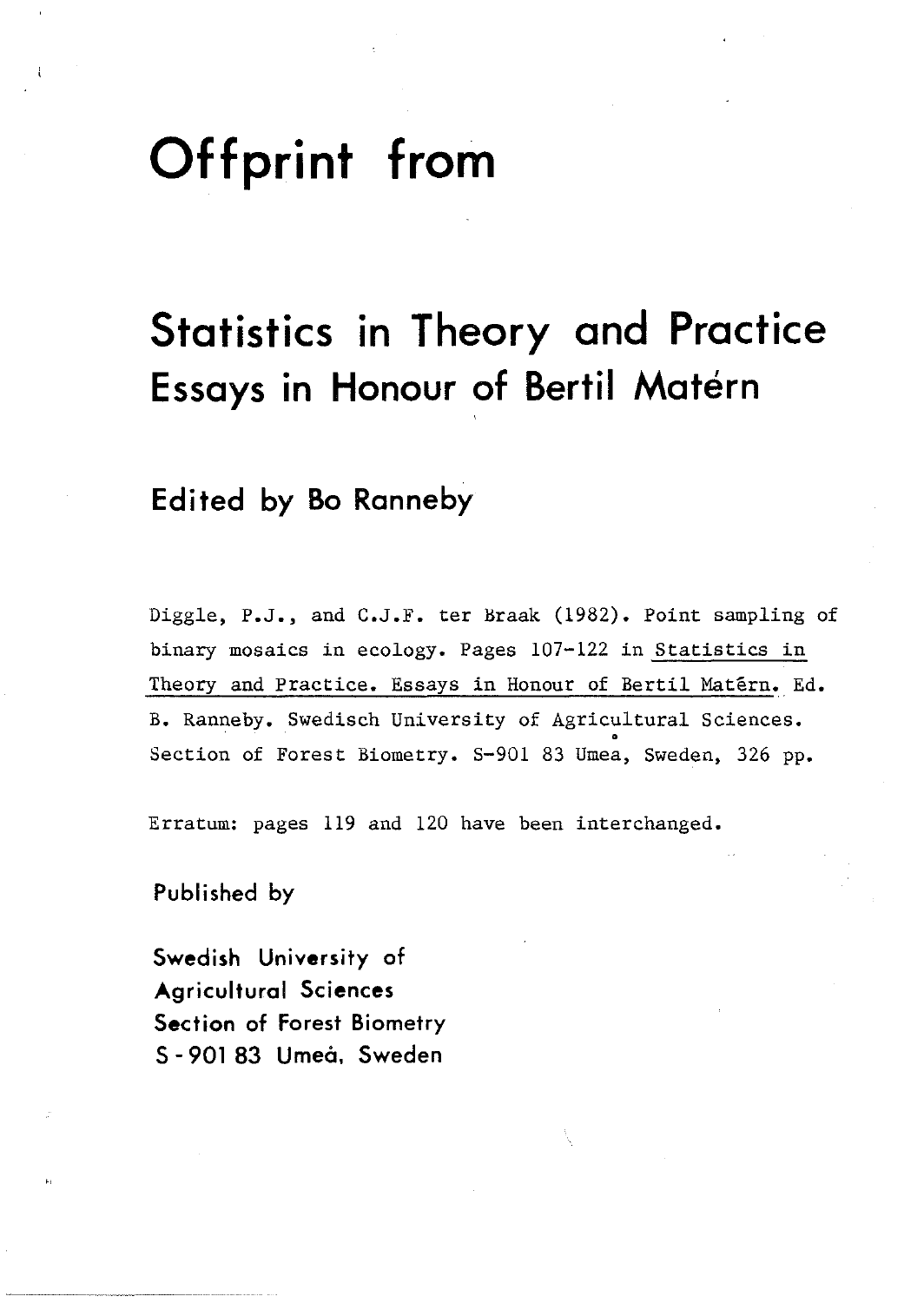$\label{eq:2.1} \frac{1}{\sqrt{2}}\left(\frac{1}{\sqrt{2}}\right)^{2} \left(\frac{1}{\sqrt{2}}\right)^{2} \left(\frac{1}{\sqrt{2}}\right)^{2} \left(\frac{1}{\sqrt{2}}\right)^{2} \left(\frac{1}{\sqrt{2}}\right)^{2} \left(\frac{1}{\sqrt{2}}\right)^{2} \left(\frac{1}{\sqrt{2}}\right)^{2} \left(\frac{1}{\sqrt{2}}\right)^{2} \left(\frac{1}{\sqrt{2}}\right)^{2} \left(\frac{1}{\sqrt{2}}\right)^{2} \left(\frac{1}{\sqrt{2}}\right)^{2} \left(\$  $\label{eq:2.1} \frac{1}{\sqrt{2}}\int_{0}^{\infty}\frac{1}{\sqrt{2\pi}}\left(\frac{1}{\sqrt{2\pi}}\right)^{2\alpha} \frac{1}{\sqrt{2\pi}}\int_{0}^{\infty}\frac{1}{\sqrt{2\pi}}\left(\frac{1}{\sqrt{2\pi}}\right)^{\alpha} \frac{1}{\sqrt{2\pi}}\frac{1}{\sqrt{2\pi}}\int_{0}^{\infty}\frac{1}{\sqrt{2\pi}}\frac{1}{\sqrt{2\pi}}\frac{1}{\sqrt{2\pi}}\frac{1}{\sqrt{2\pi}}\frac{1}{\sqrt{2\pi}}\frac{1}{\sqrt{2\pi}}$  $\label{eq:2.1} \frac{1}{\sqrt{2}}\int_{\mathbb{R}^3} \frac{1}{\sqrt{2}}\left(\frac{1}{\sqrt{2}}\right)^2\left(\frac{1}{\sqrt{2}}\right)^2\left(\frac{1}{\sqrt{2}}\right)^2\left(\frac{1}{\sqrt{2}}\right)^2\left(\frac{1}{\sqrt{2}}\right)^2\left(\frac{1}{\sqrt{2}}\right)^2\left(\frac{1}{\sqrt{2}}\right)^2\left(\frac{1}{\sqrt{2}}\right)^2\left(\frac{1}{\sqrt{2}}\right)^2\left(\frac{1}{\sqrt{2}}\right)^2\left(\frac{1}{\sqrt{2}}\right)^2\left(\$  $\label{eq:2.1} \mathcal{L}(\mathcal{L}) = \mathcal{L}(\mathcal{L}) \mathcal{L}(\mathcal{L}) = \mathcal{L}(\mathcal{L})$ 

 $\frac{1}{\sqrt{2}}$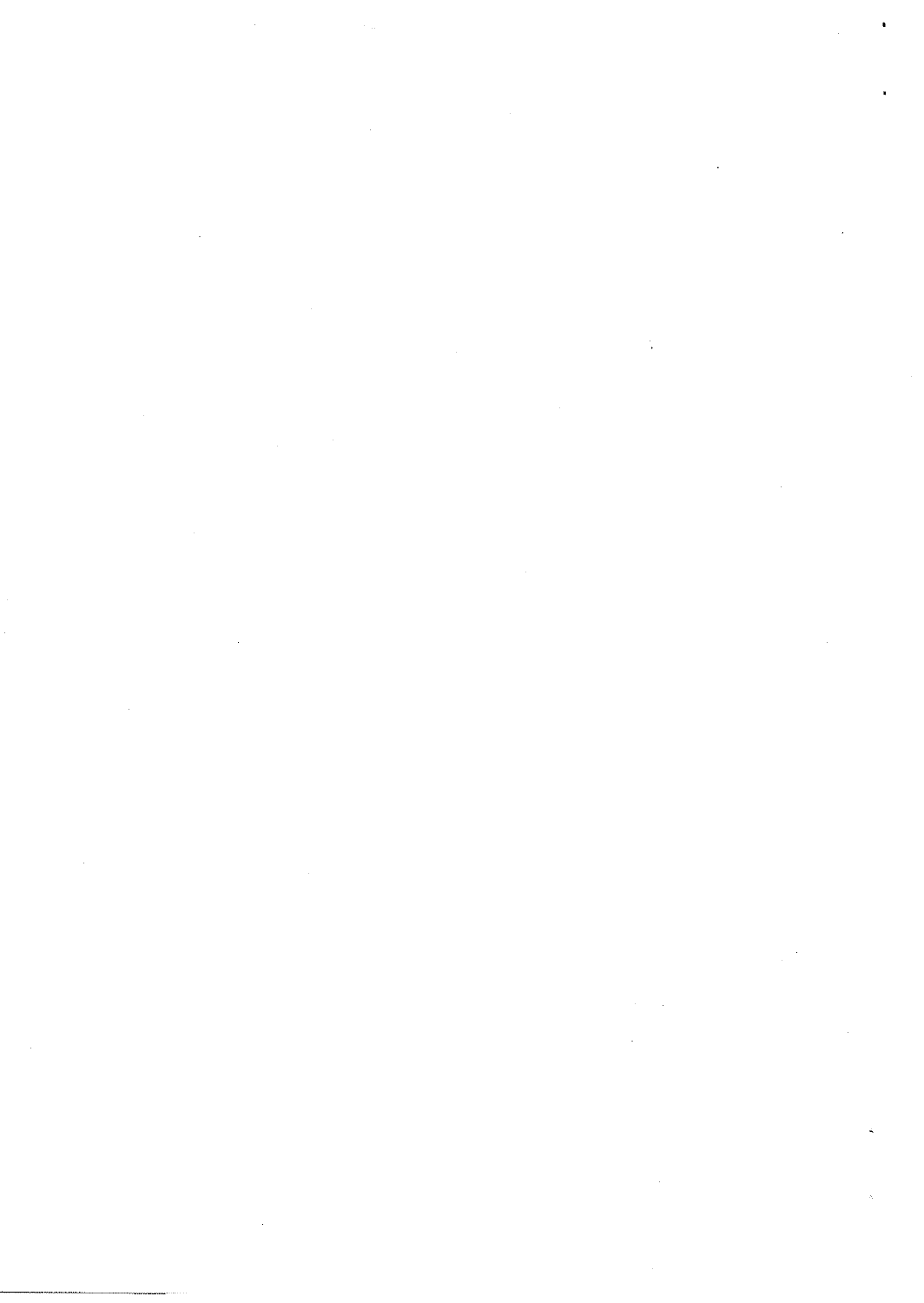# POINT SAMPLING OF BINARY MOSAICS IN ECOLOGY

by Peter J. Diggle **Department of Statistics University of Newcastle upon Tyne**  Newcastle upon Tyne. NEt 7RU England

and Cajo J.F. ter Braak Institute TNO for Mathematics, **Information Processing and Statistics**  P.O. Box 100 6700 AC Wageningen The Netherlands

#### **1. Introduction**

**A binary mosaic is a partitioning of a planar region, A say, into**  two qualitatively different sub-regions (Pielou, 1977; Matern, 1979). **Figure (t) shows an example in which the two phases of the mosaic indicate presence or absence of heather, Calluna vulgaris, in a 10m** *X* **20m rectangular plot at** Jadra~, **Sweden. A different type of example would be one in which a continuous variable determines the phase according as it does or does not exceed some threshold value.** 

Figure (1). Incidence of Calluna vulgaris over a 10m X 20m area (from Diggle, 1981).

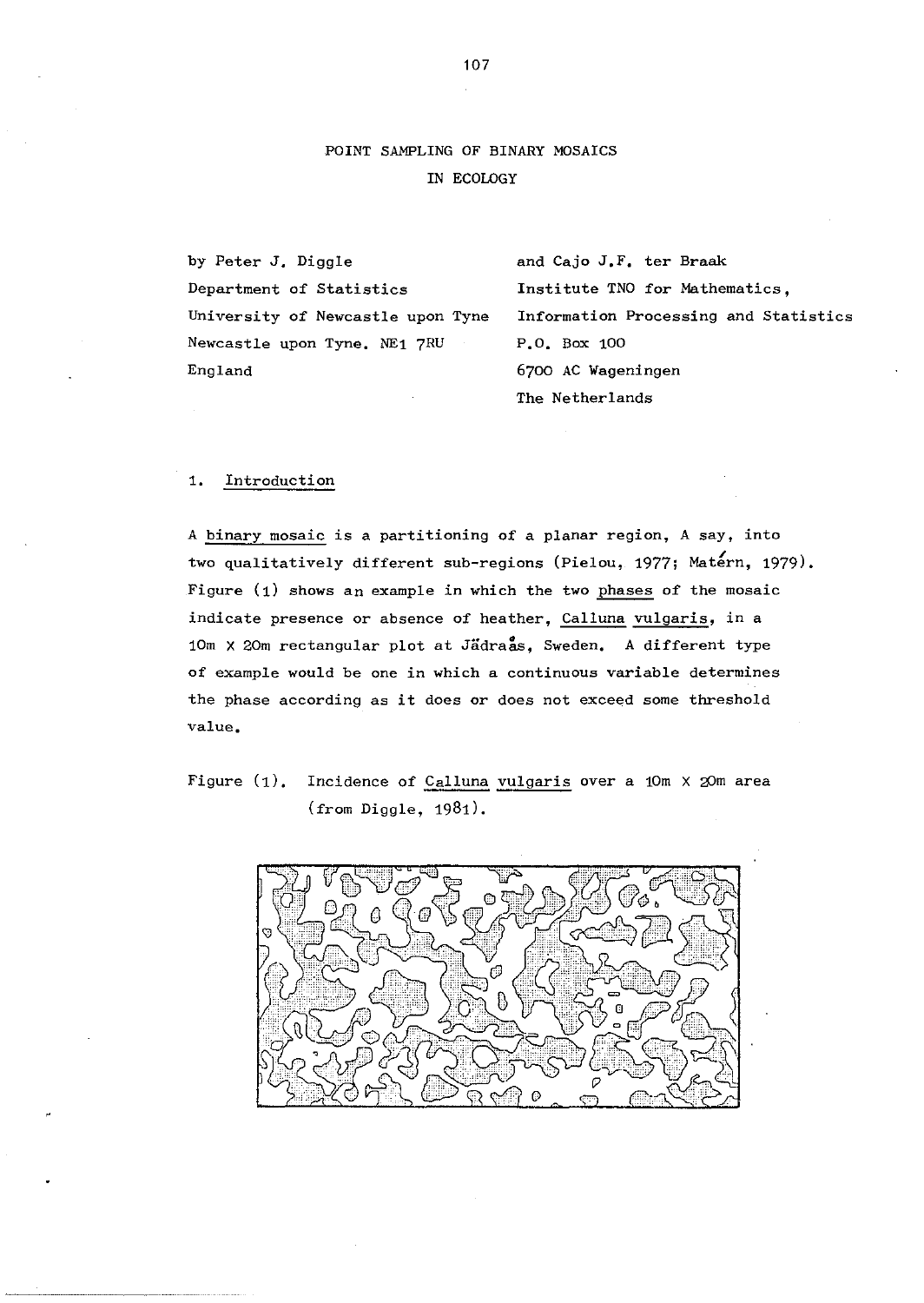When a mosaic is mapped as in Figure  $(1)$  it might be possible to fit a stochastic model to the observed map. The estimated values of the parameters in the model then provide summary statistics for the data which can be used to compare ostensibly similar data-sets or, more ambitiously, to relate the observed pattern to possible causal factors. Diggle (1981) gives such an analysis of the data in Figure (1).

In many ecological applications, the region A is extensive and a complete mapping would be prohibitively expensive. In such circumstances, point sampling can be used to obtain data from the mosaic. This consists of recording the phase of the mosaic at each of a finite number of points located within A according to some suitable sampling design. The objectives of a statistical analysis of point sampling data are necessarily more limited than for a complete map, and might in the first instance consist simply of estimating the proportion of the total area of A occupied by each phase of the mosaic.

In  $$2$  we describe two simple models for binary mosaics. One, the L-mosaic, is particularly tractable because it involves a simple exponential correlation function, but seems unrealistic. The second, the C-mosaic, is slightly less tractable, but provides a more plausible model of naturally occuring patterns, especially in vegitation. In  $\S$  we investigate the efficiency of random sampling, frame sampling and systematic sampling designs for the estimation of areal proportions, using C-mosaic models and a simple but plausible cost function. We also use the data in Figure 1 to illustrate how the results on efficiency can be used to construct an appropriate sampling scheme, making crude guesses for the values of the c-mosaic parameters. A more detailed treatment of these topics is given by ter Braak (1980). Finally,  $\&$  discusses briefly how the results relate to previous studies of point sampling methods by Kemp & Kemp (1956) and Rothery  $(1974)$ .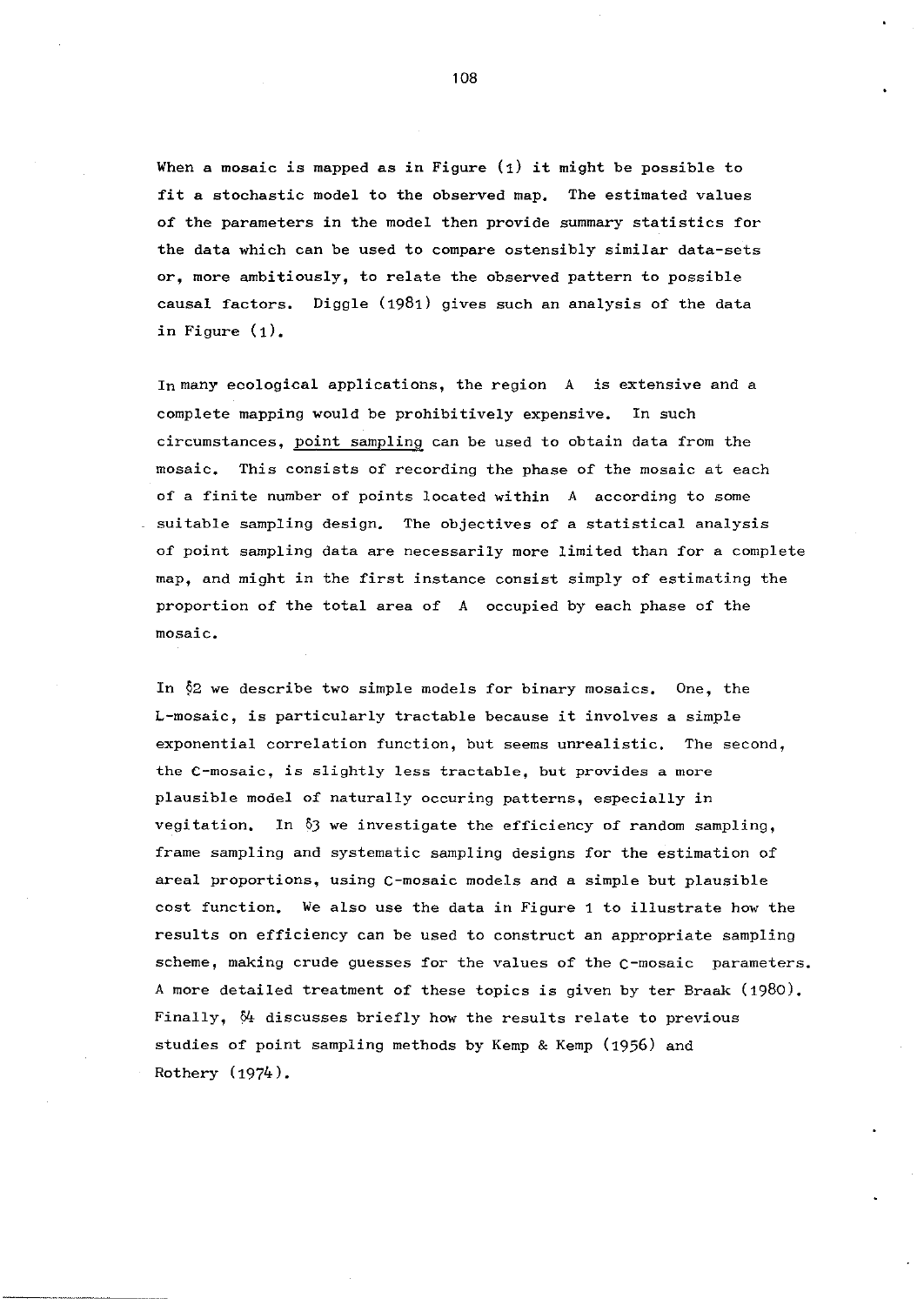#### **2. Binary mosaic processes**

# (2,1) Definitions

**A binary mosaic process is a binary-valued stochastic process**   ${z(x):x\in\mathbb{R}^2}$ . Any realisation  ${x(x)}$  partitions  $\mathbb{R}^2$  into a set  $S = {\mathbf{x} : \mathbf{z}(\mathbf{x}) = 1}$  and the complement  $\overline{S} = {\mathbf{x} : \mathbf{z}(\mathbf{x}) = 0}$ ; in order to exclude point and line processes, S must be the closure of an open set in  $\mathbb{R}^2$ . Note that S is a random set in  $\mathbb{R}^2$ . Matheron (1975) has developed a very general theory of random sets: Stoyan (1979) **gives an excellent review from an applied viewpoint. We shall present explicit results for binary mosaic processes without reference to the more general theory.** 

**We consider only processes which are stationary and isotropic. The expectation of the areal proportion of S in A can then be written**  as  $\mu = E[Z(x)]$ , which is independent of  $x$ , Further, the covariance **function** 

$$
\gamma(t) = E[(Z(x) - \mu)(Z(y) - \mu)]
$$

depends only on the distance **t** between  $\boldsymbol{x}$  and  $\boldsymbol{y}$ . The correlation function is  $\rho(t) = \gamma(t)/\gamma(0) = \gamma(t)/(\mu(1-\mu))$ .

#### (2.2) The L-mosaic

Following criticism by Bartlett (1964) of an analysis by Pielou (1964), **Switzer (1965) showed that an exponential correlation function is admissible for a mosaic process. Consider a homogeneous Poisson**  process on the infinite cylinder, of intensity  $\lambda/4$ , and interpret this as a random line process in  $R^2$  with the points of the Poisson process **determining the intercepts and orientations of the lines with respect**  to any fixed axis. These random lines partition  $R^2$  into convex polygonal cells. An L-mosaic (Pielou, 1977) is obtained by independently colouring the cells black  $(Z(x) = 1)$  or white  $(Z(x) = 0)$ with probabilities  $\mu$  and  $1-\mu$  respectively. The resulting correlation function is  $\rho(t) = \exp(-\lambda t)$ . Note that  $\rho(t)$  is independent of  $\mu$ , and that the two phases are treated symmetrically.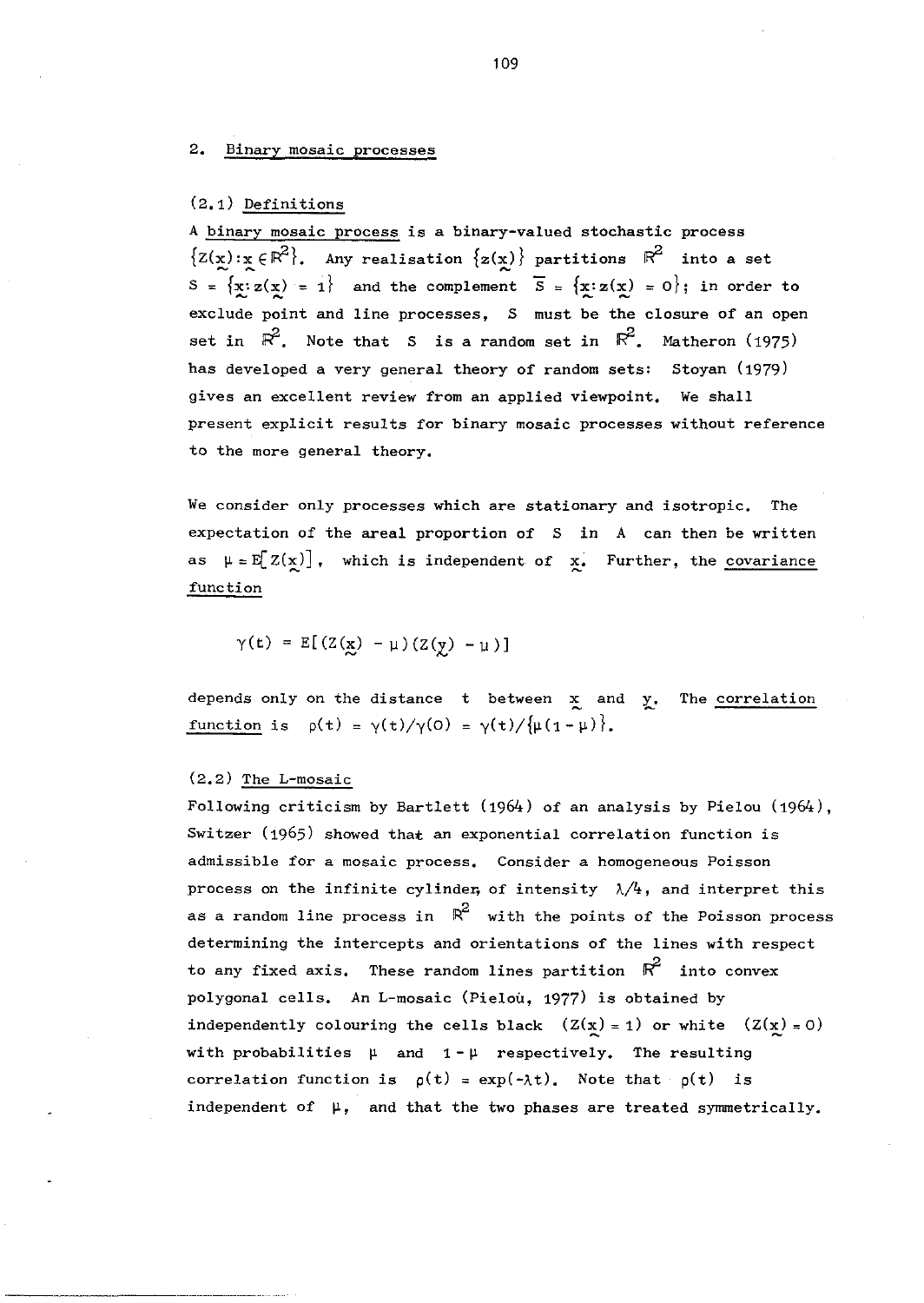Figure (2) shows a partial realisation on the unit square with  $\mu = 0.5$ and  $\lambda = 100$ .

**Figure (2). Partial realisation on the unit square of an L-mosaic**  with  $\mu = 0.5$  and  $\lambda = 100$ 



## (2.3) The C-mosaic

**A second model is one in which the set S is the union of countably many closed discs with centres determined by a Poisson process on**   $\mathbb{R}^2$ , of intensity  $\lambda$ , and radii mutually independent and identically **distributed according to the distribution function** F(•). **Expressions**  for  $~\mu~$  and  $~p(t)~$  are available, and are particularly simple for the special case of constant radius  $\delta$ . This gives  $\mu = 1 - \exp(-\pi\lambda \delta^2)$  and

$$
p(t) = \left[ exp{\lambda V_0(t)} - 1 \right] / \left\{ exp(\pi \lambda \delta^2) - 1 \right\},\
$$

 $\mathbf{v}_{\delta}(\mathbf{t})$  is the area of intersection of two discs with common **radius**  $\delta$  and centres a distance **t** apart. Note that  $p(t) = 0$  for  $t \geq 2\delta$ .

Various applications of this model are described by Matern (1960, Ch.3), Marchant & Dillon (1961), Roach (1968), Dupac (1980) and Diggle (1981). We shall call the model a C-mosaic (C for circle) although this is not **standard terminology. Figure** (J) **shows a partial realisation on the**  unit square with  $\mu = 0.5$  and  $\delta = 0.1$ .

110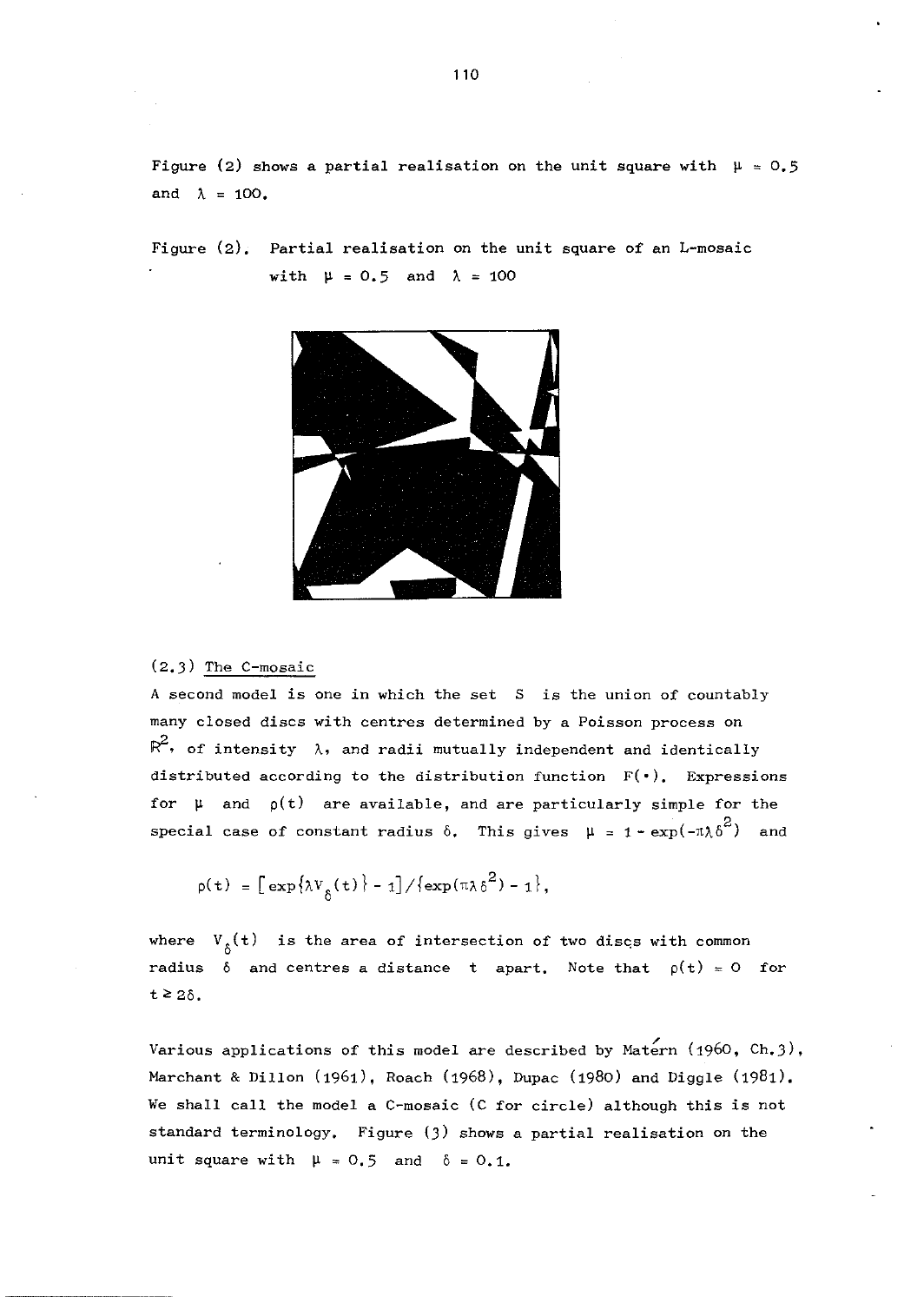Figure  $(3)$ . Partial realisation on the unit square of a fixed radius C-mosaic with  $\mu = 0.5$  and  $\delta = 0.1$ .



#### *3.* Point sampling designs to estimate cover

#### (J.1) General considerations

We consider three classes of design for sample points  $x_i$ :i=1,...,n in a region A. In random sampling, the  $x_i$  are independent realisations from the uniform distribution on A. In frame sampling, the  $\mathbf{x}_1$  are grouped into sets of m points regularly spaced along a line (linear frames) or of mXm points in a regular square lattice arrangement (square frames). In either case, frame locations are determined by random sampling. A single linear frame, with m large, is sometimes called a line transect. Finally, in systematic sampling the  $x_i$  form a regular lattice over the whole of A, with the starting point  $x_1$  determined by random sampling.

We define the cover p to the areal proportion  $p = |S \cap A|/|A|$ . For any of the above designs, the sample mean  $\overline{z} = n^{-1} \sum_{i=1}^{n} z(x_i)$  is unbiased for p with respect to repeated sampling of a single realisation, and unbiased for  $\mu = \mathbb{E}[Z(\mathbf{x})]$  with respect to repeated realisations of the mosaic process.

The distinction between  $p$  and  $\mu$  is important in the case of systematic sampling when, as the lattice spacing  $d\rightarrow 0$ ,  $Var(\bar{z}|p) \rightarrow 0$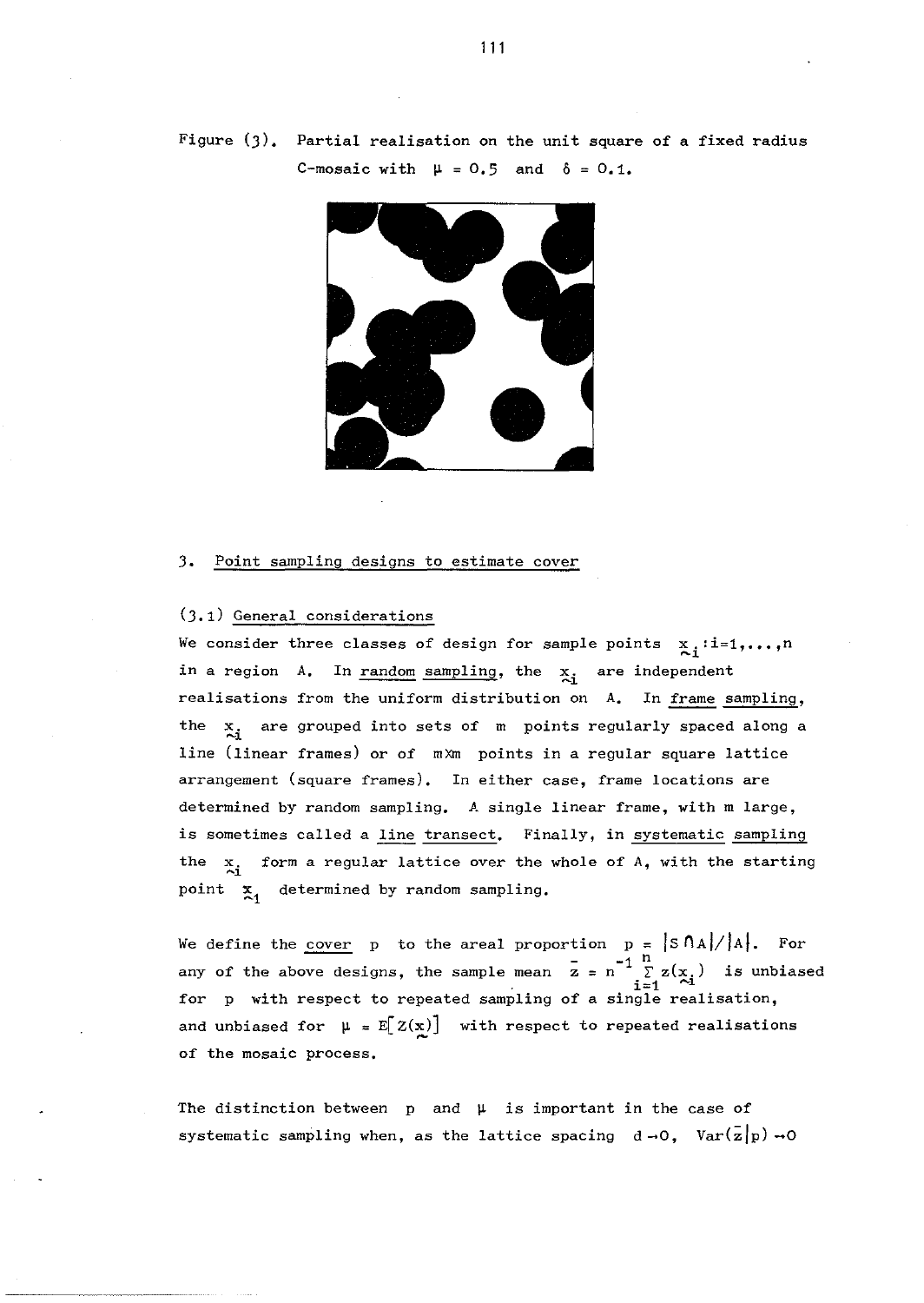but

$$
Var(\bar{z}) \rightarrow Var(p) = \mu(1-\mu) |A|^{-2} \iint_{A \times A} \rho(\vert x-y \vert) \, \mathrm{d}x \, \mathrm{d}y,
$$

which is substantially greater than zero unless  $\begin{bmatrix} A \end{bmatrix}$  is large. In frame sampling or random sampling, we shall assume that observations from different frames or points, respectively, are uncorrelated; this will be approximately so if the distances between frames or points are large, i.e. the sampling is sparse. These designs are often used in vegetation surveys to estimate the cover over a relatively large region A. In such cases, the distinction between p and  $\mu$  is unimportant, and the assumption of sparse sampling is reasonable.

In the remainder of this section we investigate the efficiency of the three types of sampling design for the estimation of p, in terms of the variance per sample point,  $v = nVar(\bar{z}|p)$ . In random sampling, we are simply conducting a sequence of Bernoulli trials with parameter  $p \simeq \mu$  and

$$
v_{r} = \mu(1-\mu).
$$

For linear framesof m points with spacing d, we need to take account of the correlation within frames, and obtain

$$
v_{f} = \mu(1-\mu)\left\{1+2\sum_{i=1}^{m-1} (1-i/m)\rho(ai)\right\},
$$
 (3.1)

A similar expression can be written down for square frames. Finally, for systematic sampling we consider a lattice generated by a rectangle with side length  $dx^{1/2}$  and  $dx^{-\frac{1}{2}}$ . Then, the limiting variance per sample point as  $A \rightarrow \mathbb{R}^2$  is

$$
v_{s} = \mu(1-\mu) \left[ \sum_{i=-\infty}^{\infty} \sum_{j=-\infty}^{\infty} \rho \{ d \sqrt{(i^{2} \alpha + j^{2} \alpha^{-1})} \} - 2\pi \int_{0}^{\infty} \rho (rd) dr \right] (3.2)
$$

 $(c.f.$  Matern, 1960,  $Ch.5)$ .

#### (J.2) Systematic sampling

Table (1) shows the relative variance per sample point,  $w = v_S/v_T$ ,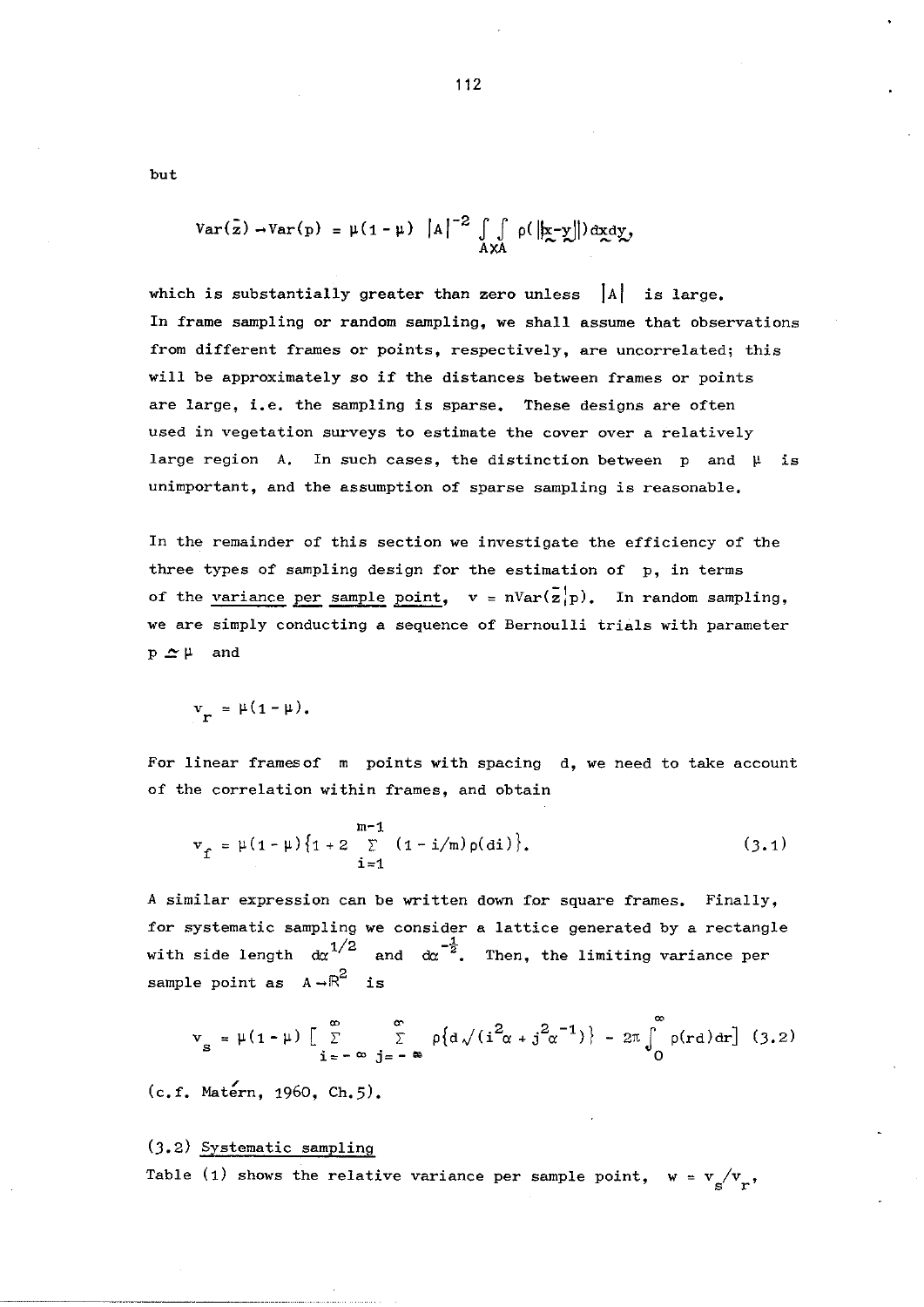for fixed radius C-mosaics with various values of the mosaic parameters  $\mu$  and  $\delta$ , and one sample point per unit area, d = 1. A square lattice  $(\alpha = 1)$  is always more efficient than random sampling, with progressive gains in efficiency as  $\delta$  increases and the mosaic becomes more 'Coarse-grained"; equivalently, since the unit of measurement is arbitrary, for a given C-mosaic the relative efficiency of systematic to random sampling increases with the number of sample points per unit area. For a rectangular lattice, systematic sampling may be less efficient than random sampling, a phenomenon noted also by Matern  $(1960, Ch, 5)$  who used an exponential correlation function corresponding to an L-mosaic model. Matern suggests that rectangular lattices may be economically efficient, but does not declare an explicit cost function.

Certain anomalies occur in Table (1) because of the fixed radius in the C-mosaic model. Generally, systematic sampling becomes less efficient as  $\alpha$  increases. However, for  $\delta = 0.25$  the efficiency is constant for  $1 \le \alpha \le 4$  because over this range a disc can be touched by at most one sample point. Moreover, the efficiency can increase with  $\alpha$ : for  $\delta = 0.75$  a disc can be touched by four sample points if  $\alpha = 1$  but by at most three points if  $\alpha = 2$ .

The parameter  $\alpha$  has an interesting alternative interpretation in terms of anisotropic mosaic processes (Matern, 1960). For example, the C-mosaic can be extended to include a Poisson field of ellipses with axes of length  $\alpha^{\frac{1}{2}}$  and  $\alpha^{-\frac{1}{2}}$  and fixed orientation. Sampling this process using a square lattice aligned with the orientation of the ellipses is equivalent to sampling an isotropic C-mosaic using a rectangular lattice. For anisotropic mosaics square lattice systematic sampling is therefore not always more efficient than random sampling  $(Table 1).$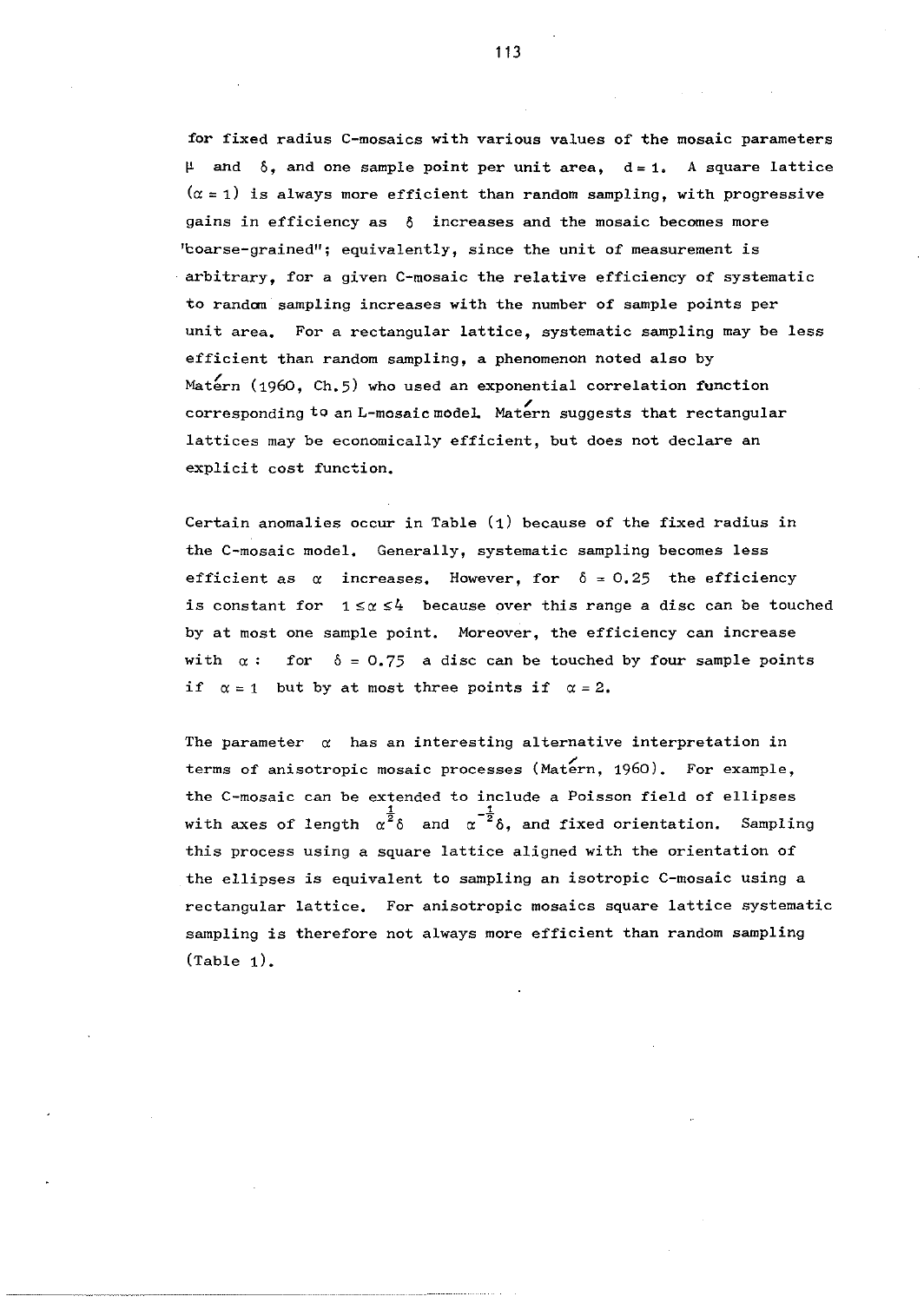| $\alpha$     | μ    | 0.25  | 0.50  | 0.75  | 1.00  | 2,00  |
|--------------|------|-------|-------|-------|-------|-------|
|              |      |       |       |       |       |       |
|              | 0.1  | 0.809 | 0.237 | 0.185 | 0.157 | 0.085 |
| $\mathbf{1}$ | 0, 5 | 839   | 356   | 252   | 206   | 107   |
|              | 0.9  | 905   | 620   | 454   | 360   | 187   |
|              |      |       |       |       |       |       |
|              | 0.1  | 0.809 | 0.585 | 0.165 | 0.161 | 0.134 |
| $\mathbf{2}$ | 0, 5 | 839   | 624   | 277   | 229   | 154   |
|              | 0.9  | 905   | 735   | 528   | 424   | 241   |
|              |      |       |       |       |       |       |
|              | 0.1  | 0.809 | 0.994 | 0.845 | 0.327 | 0.174 |
| 4            | 0.5  | 839   | 978   | 876   | 472   | 241   |
|              | 0.9  | 905   | 944   | 920   | 746   | 438   |
|              |      |       |       |       |       |       |
|              | 0.1  | 1.566 | 2.617 | 3.313 | 3.635 | 1.128 |
| 16           | 0.5  | 1.462 | 2.404 | 3.067 | 3.419 | 1.632 |
|              | 0.9  | 1.230 | 1.886 | 2.434 | 2.813 | 2.486 |

 $\delta$ 

## (J.J) Frame sampling

Figure (4) shows  $w = v<sub>r</sub>/v<sub>r</sub>$  as a function of m, the number of points in a linear frame, for fixed radius C-mosaics with  $\mu = 0.5$  and various **values of 6. In Figure (4a), the spacing between successive points**  in the frame is  $d = 1$ , for all m. After an initially rapid increase **in w, the curves flatten out as the longer frames dilute the effect of the correlation within frames. If the frame is a physical instrument such as the point frame sometimes used in vegetation**  analysis (Goodall, 1952), it might be more natural to keep the total frame length  $\ell = (m - 1)d$  fixed. Figure (4b) shows that in this case **w increases more sharply with m, which is to be expected because d**  decreases. The values of  $\delta$  illustrated in Figure (4a) and (4b) are **chosen so that corresponding pairs represent the same mosaic process if the recording instrument is a ten-point frame.**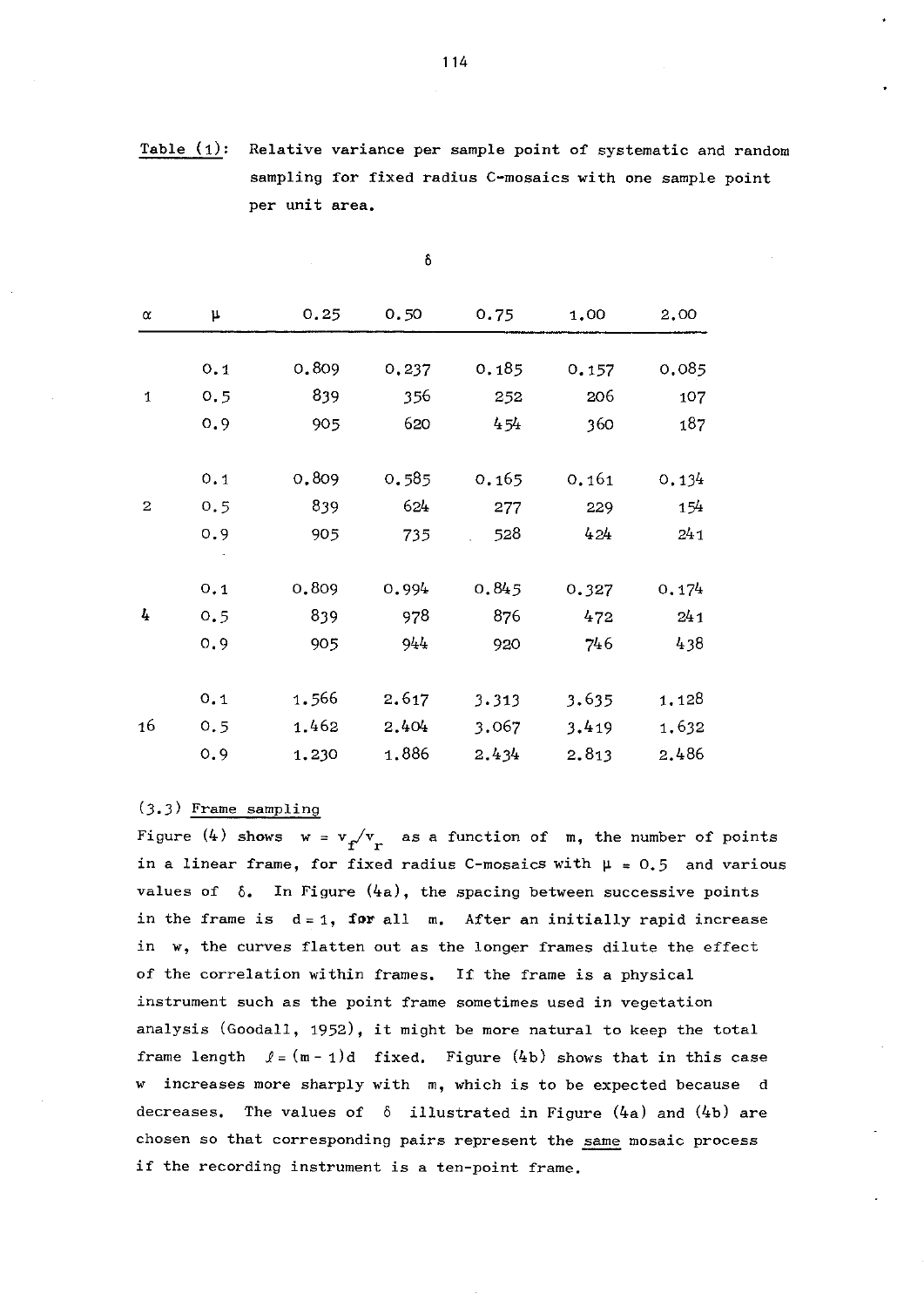Figure  $(4)$ . Relative variance per sampling point of frame and random sampling for fixed radius C-mosaics.

(a) fixed spacing  $d = 1$ ,  $\delta = 1$ , 2, 3, 4, 8.



(b) fixed frame length  $l = 1$ ,  $\delta = 1/9$ ,  $2/9$ ,  $3/9$ ,  $4/9$ ,  $8/9$ .



If recording is cheap, but travelling between random locations is expensive, an appealing measure of efficiency is  $w' = w/m$ , which measures the variance using n frames.containing m points each, relative to the variance using n single points. Figure (5a) shows how, for a fixed spacing  $d = 1$  of points within a frame, w' decreases steadily with m. In the case of fixed frame length, Figure (5b) shows how w' initially decreases sharply, but is thereafter fairly constant. One surprising feature in the case of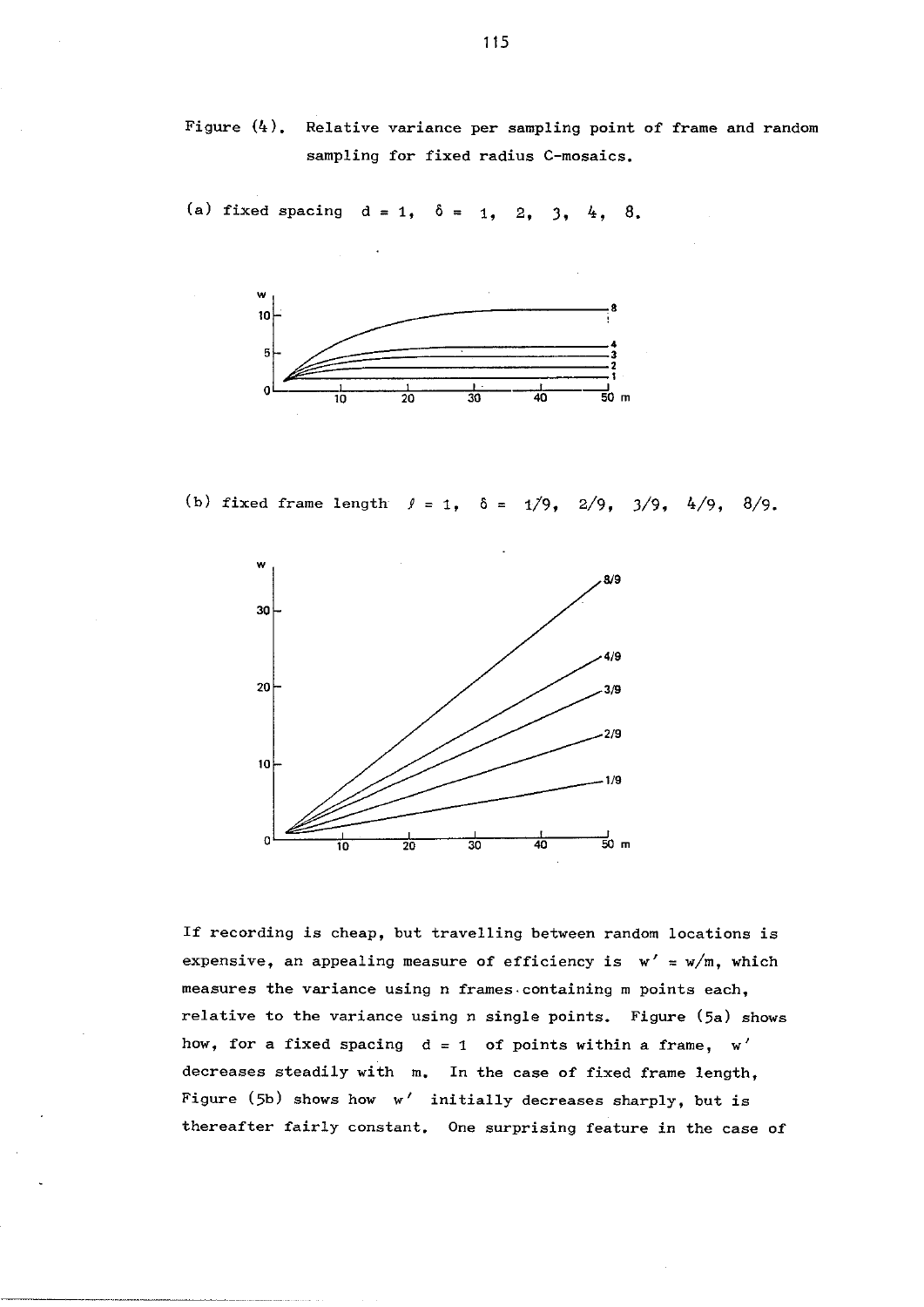fixed frame length is that w/m does not always decrease monotonically, **Figure (5). Relative variance per frame for fixed radius C-mosaics.** 

(a) fixed spacing,  $d = 1$ ,  $\delta = 1$ , 2, 3, 4, 8.



(b) fixed length,  $l = 1$ ,  $\delta = 1/9$ ,  $2/9$ ,  $3/9$ ,  $4/9$ ,  $8/9$ .



**which implies that taking additional observations actually increases**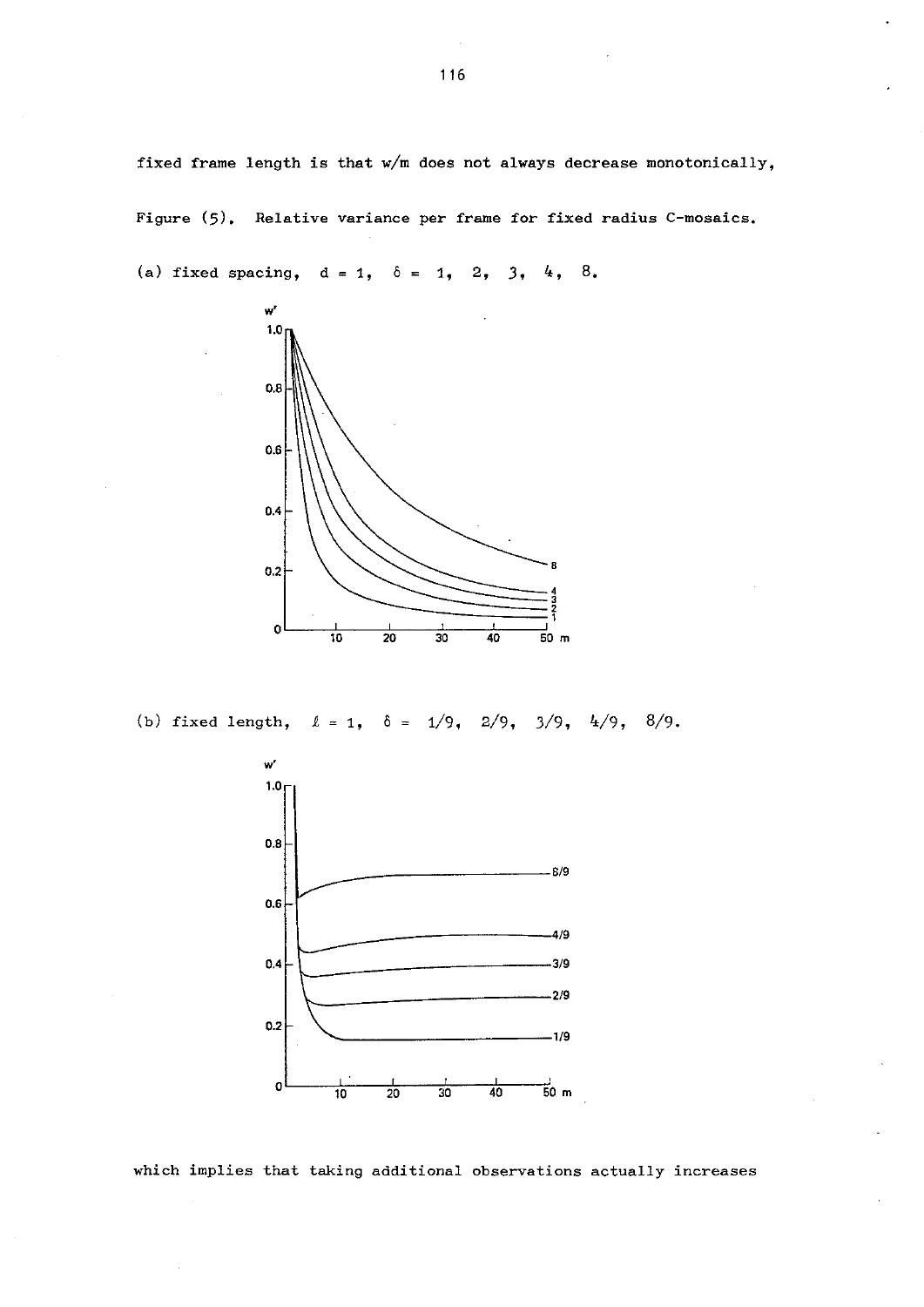the variance of the estimator. The explanation for this is that the sample mean is not a fully efficient estimator because it discards information provided by the spatial arrangement of points within each frame. Rothery (1974) observes a similar phenomenon for the exponential correlation function associated with an L-mosaic. Alternative estimators, for example the maximum likelihood estimator for  $~\mu$ , use the spatial information but are impractical for routine use.

#### $(3.4)$  Optimum frame size for a particular cost function

In practical terms, any assessment of the relative efficiency of frame sampling and random sampling must involve cost considerations. For n points in f linear frames of m points each, Rothery (1974) uses the cost function

$$
C = an + bf = n(a + bm^{-1}),
$$
 (3.3)

where a represents the cost of analysing a single point and b the cost of locating a point or frame at random within A. Note that this ignores the cost of moving from point to point within a frame. With this cost function and  $b = 1$ , the relative variance of frame sampling to random sampling for fixed total cost is  $w^* = v_f(a+m^{-1})/v_r(a+1)$ , where  $v<sub>r</sub>$  is given by (3.1) and depends on both m and d, the spacing of successive points within a frame. The optimal value of m depends on a, d and on the C-mosaic parameters  $\mu$  and  $\delta$ .

We consider first a frame of fixed length with spacing  $d = (m-1)^{-1}$ between successive points. Figure 6 sketches the regions in the  $(\delta,a)$  - space corresponding to different optimal values of m when  $\mu = 0.5$ ; different values of  $\mu$  give similar pictures. The exact boundaries between the different values of m show minor irregularities which may again be attributable to the cut-off in the correlation function of the fixed radius C-mosaic.

For a frame with fixed spacing  $d = 1$  between successive points, we conjecture that the optimal value of m is either 1 (random sampling) or  $\infty$  (line transect sampling). The boundary between the two cases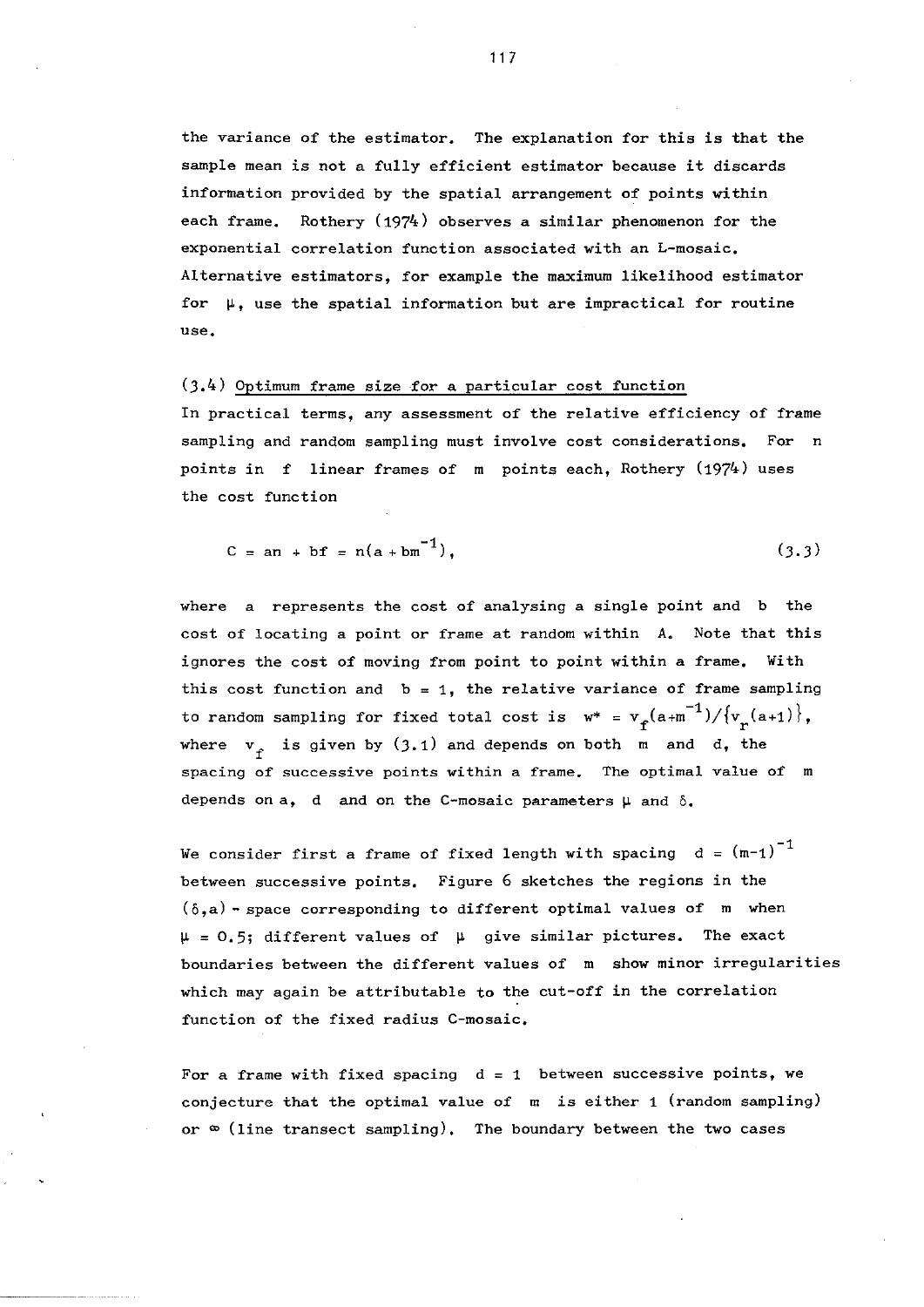is included in Figure (6), again with  $\mu = 0.5$ . The basis of our conjecture is that for given values of  $a,\mu$  and  $\delta$  the problem can be solved by finite enumeration, and we have not found any combination of parameter values which gives an optimal result other than  $m = 1$  or  $\infty$ .

Figure (6). Optimal number m of points per frame for C-mosaics with  $\mu = 0.5.$ 

> boundaries between different values of m for frames of fixed length  $l = 1$ .

boundary between  $m = 1$  and  $m = \infty$  for frame with fixed spacing  $d = 1$ .



The relative variance of line transect to random sampling can be deduced from Figure (6). For given  $\delta$ , let  $a_{\delta}$  denote the value of a for which  $m = 1$  and  $\infty$  are equally efficient for fixed total cost. Then, for any other value of a the relative variance for fixed total cost is  $w^* = (1+a_0^{-1})/(1+a^{-1})$ .

The optimal spacing between successive points can be found when a cost c for moving from point to point per unit distance within a frame is incorporated in the cost function to give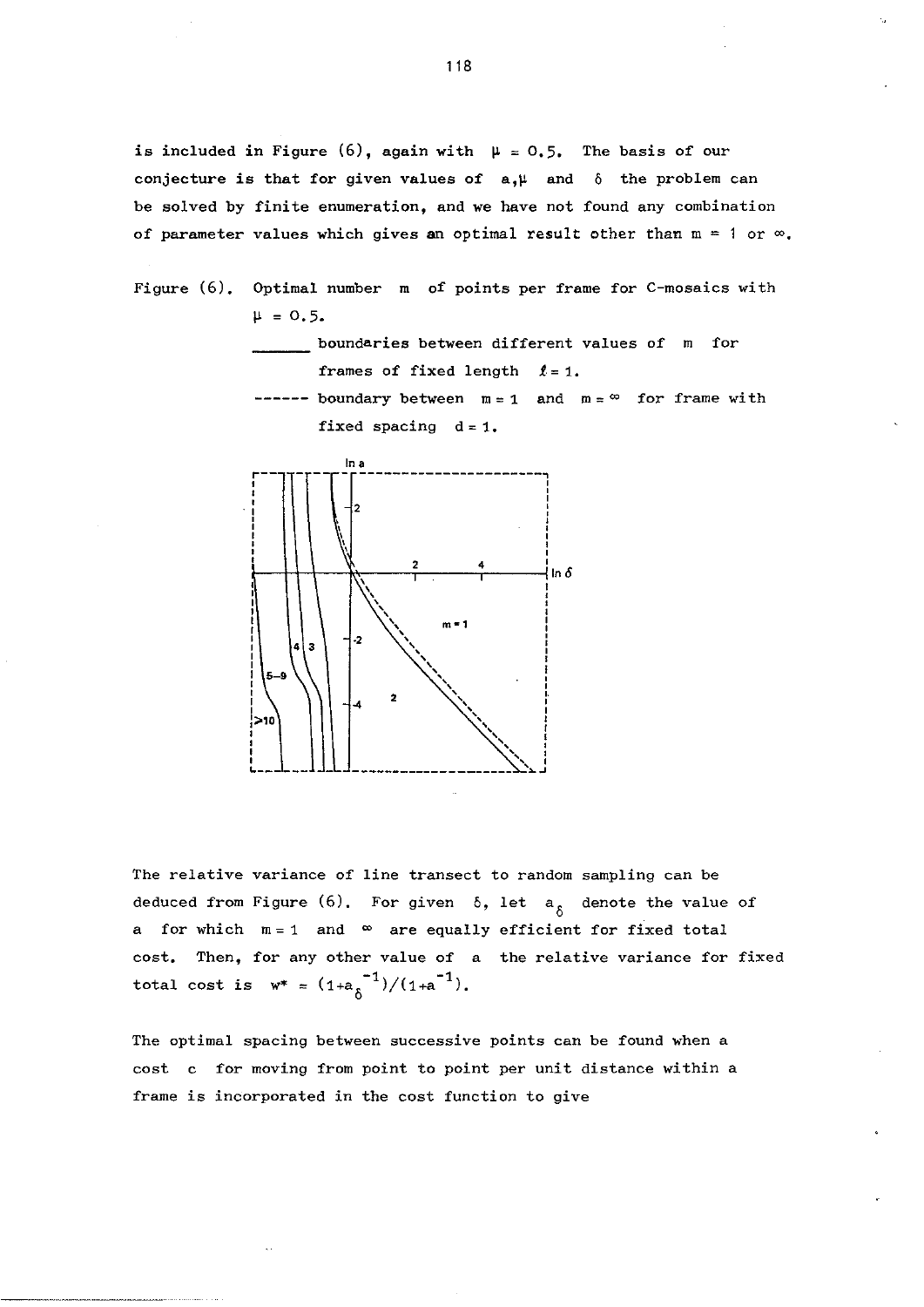$$
C = an + bf + cd(m-1)f = n{(a+cd) + (b-cd)/m}, \qquad (3.4)
$$

Because the cost function  $(3,4)$  is of the same form as  $(3,3)$ , the **optimal value of m for fixed d is either 1 or** ~. **The optimal**  spacing  $d_0$  depends only on the ratio  $a/c$ . For  $d < 2$ ,  $\ln(d_0)$  is approximately linearly related to  $ln(a/c)$  as sketched in Figure (7) for  $\delta = b = 1$  and  $\mu = 0.5$ ; as in Figure (6) minor irregularities **occur but are not shown in the sketch. Because different points**  within a frame generate independent observations whenever  $d \geq 2$ , **d>2 can never be optimal. If the cost of moving from point to point within a frame is high, random sampling is more efficient than line**  transect sampling as indicated in Figure (7),

Figure (7). Contours of  $\ln (\text{d}_{0})$  for line transect sampling of a C-mosaic with  $\mu = 0.5$  and  $\delta = 1$ .



#### (J.5) An example

**As an illustration, we used random sampling and frame sampling to estimate the cover of heather in Figure (1). As a first approximation,**  a fixed radius C-mosaic *is* a plausible model (Gimingham, 1972), Rough  $\underline{a}$  priori guesses for the mosaic parameters were  $\mu = 0.5$ ,  $\delta = 40$ cm. **Each dot in Figure (1) represents an area 10cm X 10cm, so a convenient**  spacing of points within a frame is 10cm. In the cost function (3.3) with  $b = 1$ , a reasonable value for a was 0.05. Using Figure  $(6)$ with  $ln(\delta) = ln(40/10) = 1.4$  and  $ln(a) = -3$  we deduce that line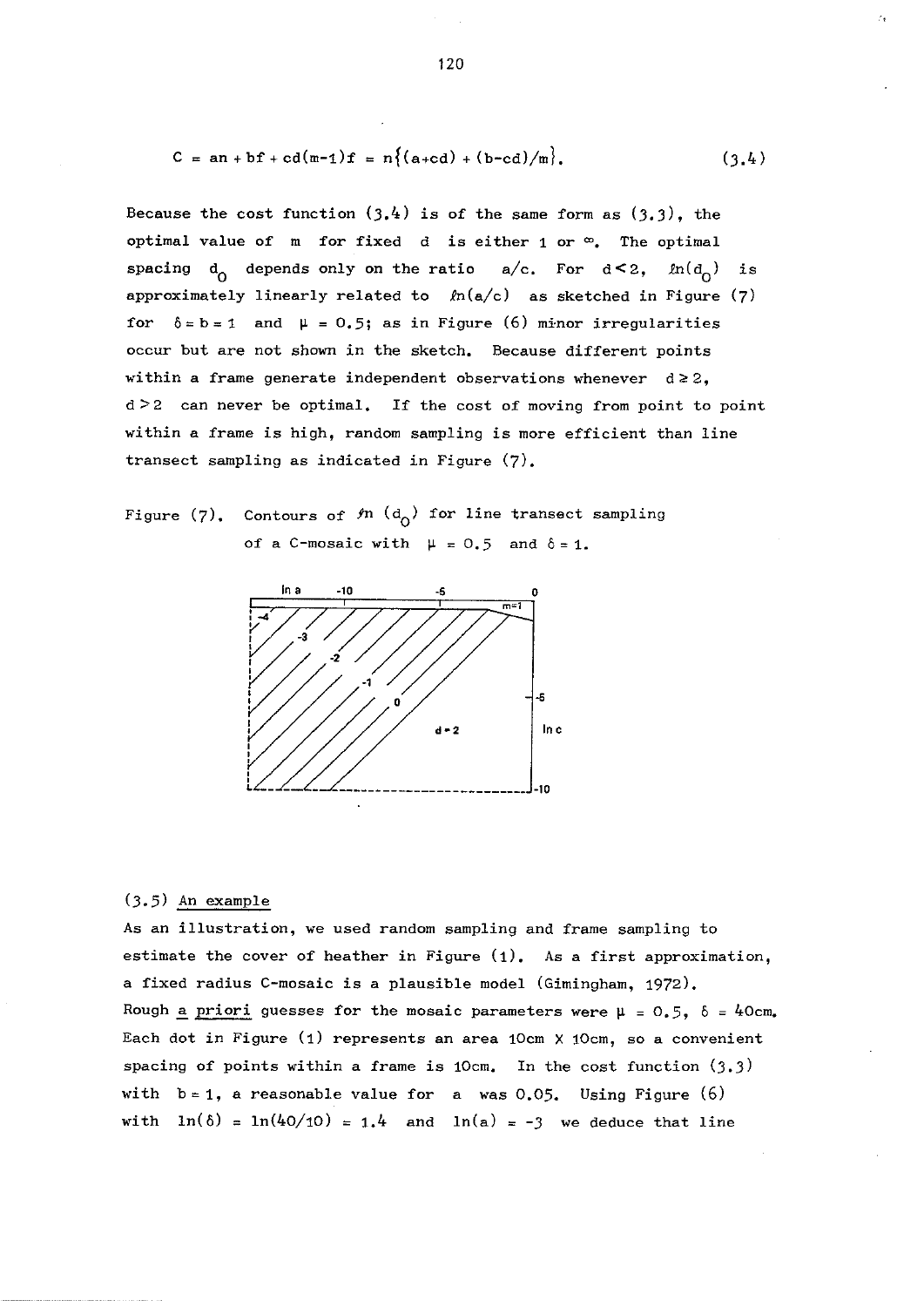transect sampling would be much more cost-effective than single points. A sample of 17 line transects with 50 points each *gave* an estimated cover of  $0.5035$ , with an empirical standard error of  $0.0490$ , compared with the true cover value  $0.4974$ . A sample of 50 single points took approximately the same length of time and gave an estimate 0.4912 with empirical standard error  $0.0663$ . Note that the estimates and standard errors make no assumptions about the underlying mosaic process, which is needed only to deduce the optimal sampling design. One advantage of using a qualitatively plausible process such as the C-mosaic is that guessing appropriate parameter values becomes a reasonable proposition.

#### 4. Discussion

The results in this paper are based on an assumed stationary, isotropic process. Rothery (1974) adopts a similar viewpoint, whereby observations within a frame are correlated, but the cover  $\mu$  is constant between frames, In contrast, Kemp & Kemp (1956) propose a mixed binomial model for frame sampling, which assumes that observations within a frame are independent but that  $\mu$  varies randomly between frames.

Properties of stationarity and isotropy can always be induced into the statistical problem by random location and orientation of frames, but this results in an unnecessary loss of information. If the sampling region *is* thought to be heterogeneous, stratification can be used to give a more precise estimate of the overall cover together with information about both large-scale (between strata) and small-scale  $(within frames)$  spatial variation(Goodall, 1952; Matern, 1960). An alternative to stratification, which achieves the same aims, is to locate frames systematically. Using square frames with a fixed orientation allows also for the analysis of possible directional effects,

The cost analysis in  $\S(3.4)$  assumes that the only objective is to estimate cover. However, in many cases the sampling design should

119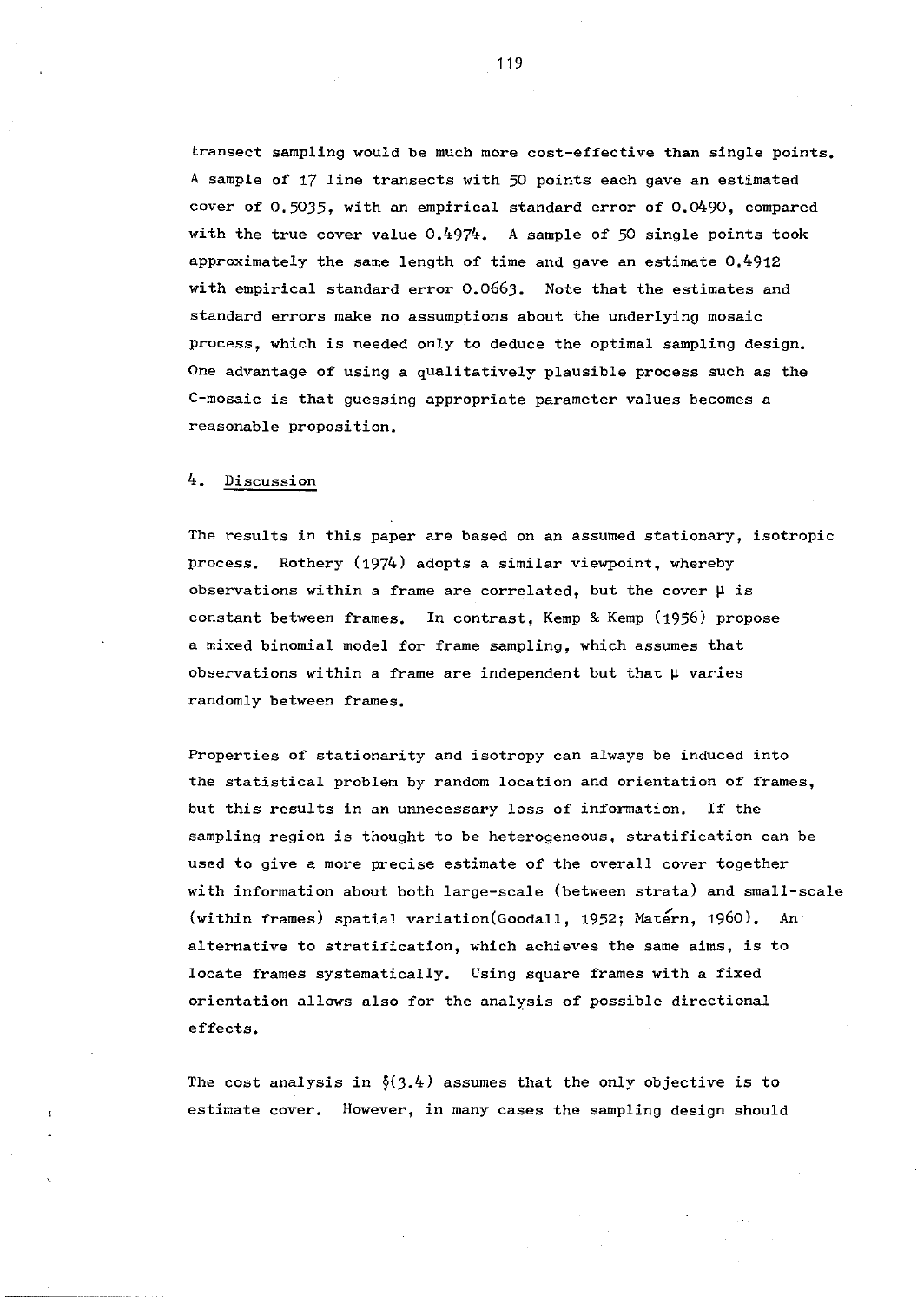**also cater for estimation of the standard error and, with future sampling in mind, for an assessment of factors which influence efficiency. Such an assessment requires checks on stationarity, on isotropy, on the goodness-of-fit of the assumed mosaic model and on the cost function. Moreover, a second objective may be to model the mosaic pattern. As the emphasis switches from estimation of cover to description of spatial pattern, so the optimum sampling design switches from random points or linear frames to square frames or, with a reduction in the target region, to systematic sampling or complete mapping.** 

#### References

- Bartlett, M.S. (1964). A note on spatial pattern. Biometrics, 2,.?, 891-2,
- Diggle, P,J, (1981). Binary mosaics and the spatial pattern of heather. Biometrics, 37, 531-9.
- Dupac, V, (1980), Parameter estimation in the Poisson field of discs, Biometrika, 67, 187-90, <sup>~</sup>

Gimingham, C,H, (1972), Ecology of Heathlands, London: Chapman & Hall, Goodall, D,W, (1952). Some considerations in the use of point

quadrats for the analysis of vegetation. Aust. J. Sci. B, 5, 1-41. Kemp, C,D, and Kemp, A,W, (1956), The analysis of point quadrat data.  $Aust. J. Bot. 4, 167-74.$ 

Marchant, J.C. & Dillon, P.L.P. (1961). Correlation between random-dot samples and the photographic emulsion.  $J.$  Opt. Soc. Amer.

5\_2, 641-4.

Matern, B. (1960). Spatial variation. Medd. Statens Skogsforskningsinst. 49 (J), 1-144.

- /<br>Matern, B. (1979). The analysis of ecological maps as mosaics. In **Spatial and Temporal Analysis in Ecology eds. R.M. Cormack** & J.K. Ord, 271-88. Fairland: International Co-operative **Publishing House.**
- Matheron, G. (1975). Random Sets and Integral Geometry. John Wiley & **Sons, New York.**
- Pielou, E,C, (1964). The spatial patterns of two-phase patchworks of vegetation. Biometrics, 20, 156-67.

121